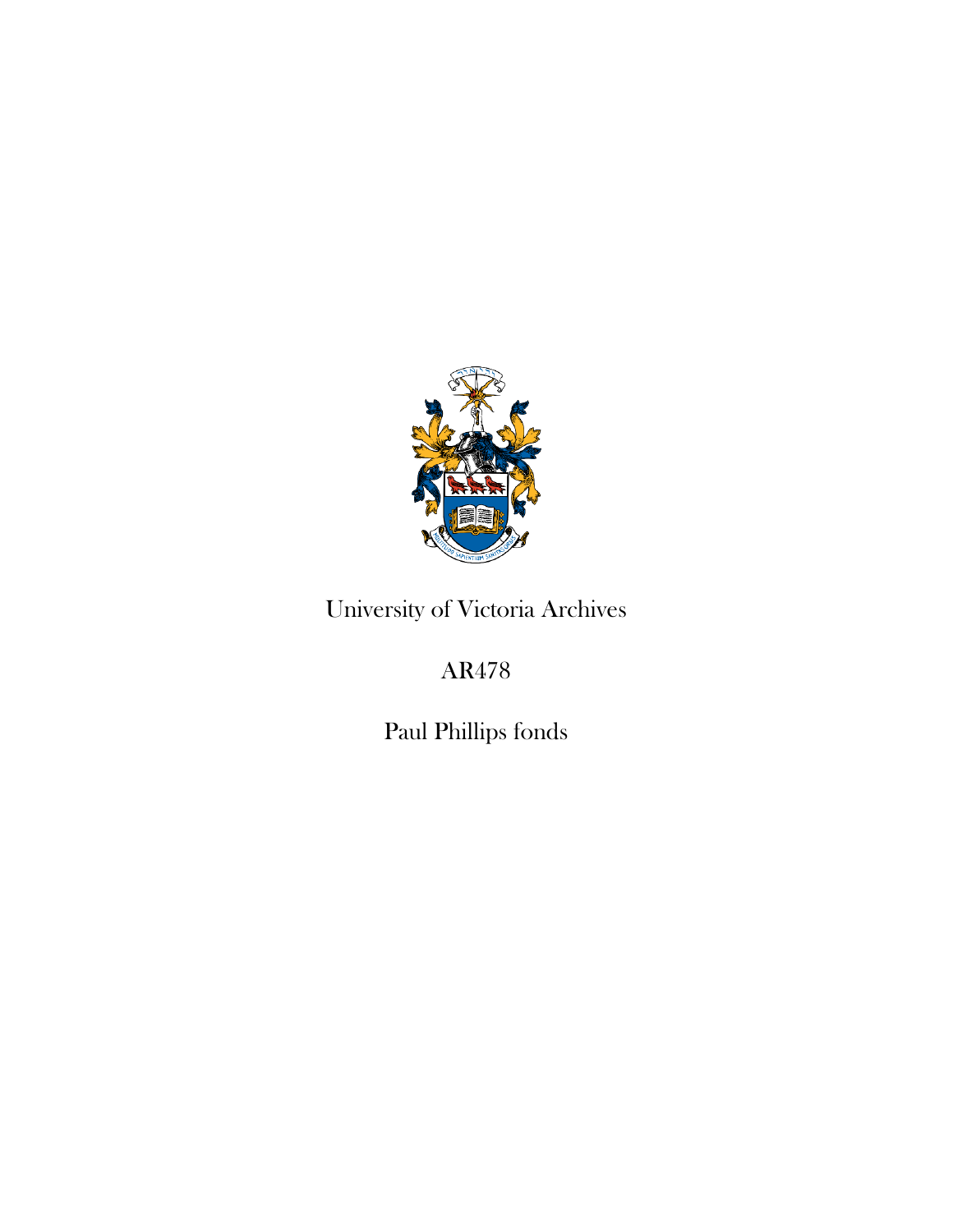# **1. Fonds-level description**

### **Title**

Paul Phillips fonds

### **Dates**

1970-2006

# **Extent**

4 boxes, 16 audio cassettes

### **Biographical sketch**

Paul Gwyn Phillips was born 14 January 1933 in Cheltenham, Wales and grew up in Builth. Phillips's parents were market gardeners and also operated a small hotel. In 1958 he moved to Toronto, shortly thereafter to Vancouver, to London, England for a time, and then to the United States. Having become a banjoist and folk musician, Phillips performed at the Century 21 Exhibition in Seattle in 1962. During this time he also performed with Pete Seeger and Phil Ochs. After speaking at an anti-Vietnam War rally in Joliet, Indiana in 1967, he was arrested at his home in California by the FBI, charged with sedition, and forced to return to Canada. After living in Vancouver for a short while, Phillips moved to Victoria and in 1970 founded the Amor de Cosmos Food Cooperative. During the 1970s Phillips devoted much of his time to protecting heritage buildings and fighting new development in Fernwood. At various times he served as the director of the Fernwood Community Association and the Neighbourhood Improvement Program. In the 1980s he also helped to develop the Fernwood Solar Farm.

Phillips was married for a time in the 1960s to Cheryl \_\_\_\_\_, with whom he had one daughter, Olwen. He died 17 May 2012 at age 79. The main hall at the Fernwood Community Association is now called Paul Phillips Hall in his honour.

#### **Scope and content**

Fonds consists of personal and organizational records collected by Paul Phillips over four decades of community activism in the Fernwood neighbourhood of Victoria, British Columbia, Canada. The records highlight his grassroots conception of democracy and the participatory, sustainable model of community life that he pursued through a range of organizations and causes.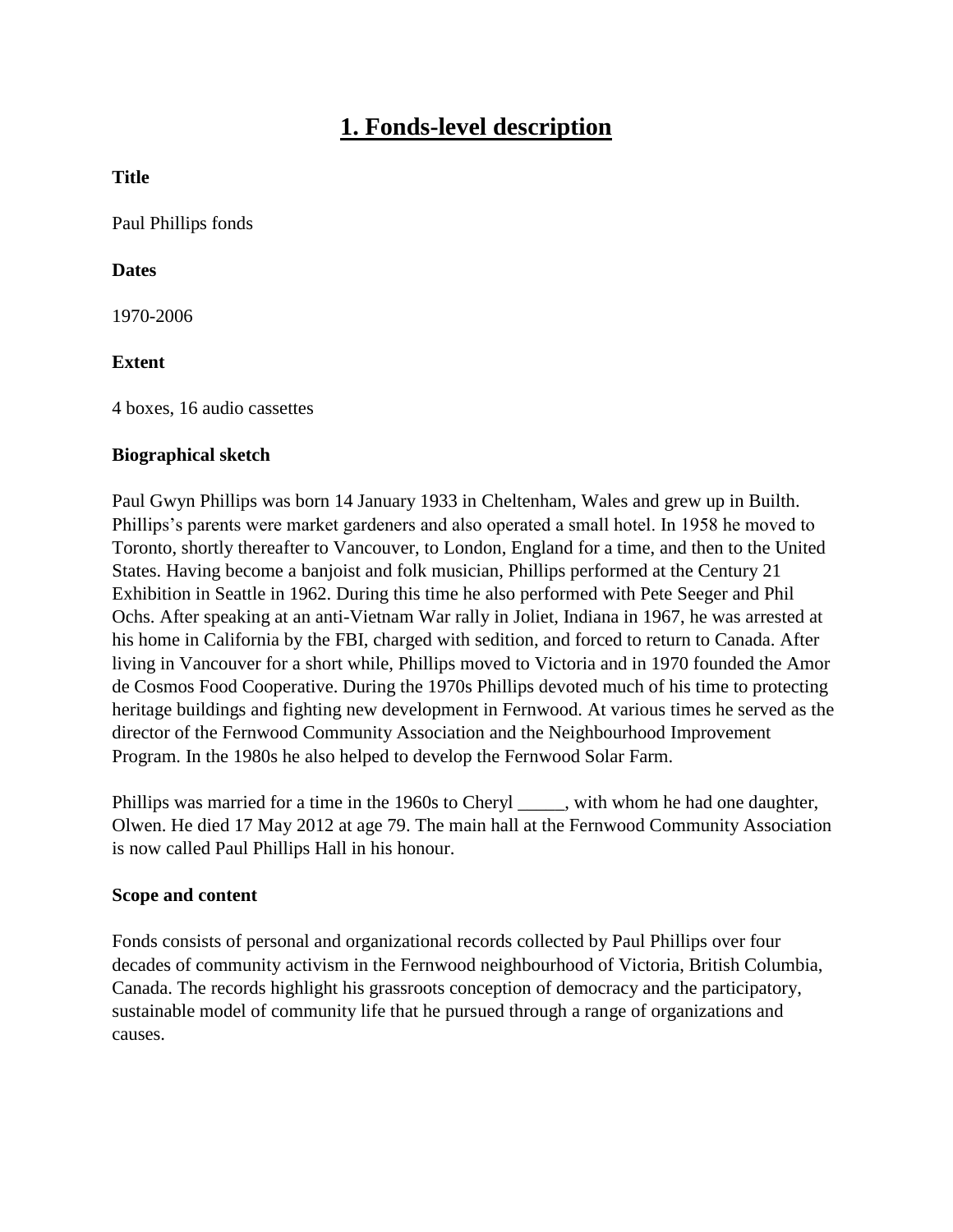#### **Notes**

Acquired from Ben Isitt, March 2013.

Phillips loaned the first series – original minute books, correspondence and ephemera relating to the Springridge Neighbourhood Improvement Program – to Benjamin Isitt in 2008, with the stated intention of permanently housing the collection in the University of Victoria Archives. Following his death, the remaining documents were donated by his Estate and prepared for the University of Victoria Archives by Dr. Isitt and Patrick Craib. The audiovisual records were created by Phillips and Isitt in 2001 and 2006 and digitized with the assistance of the University of Victoria Archives.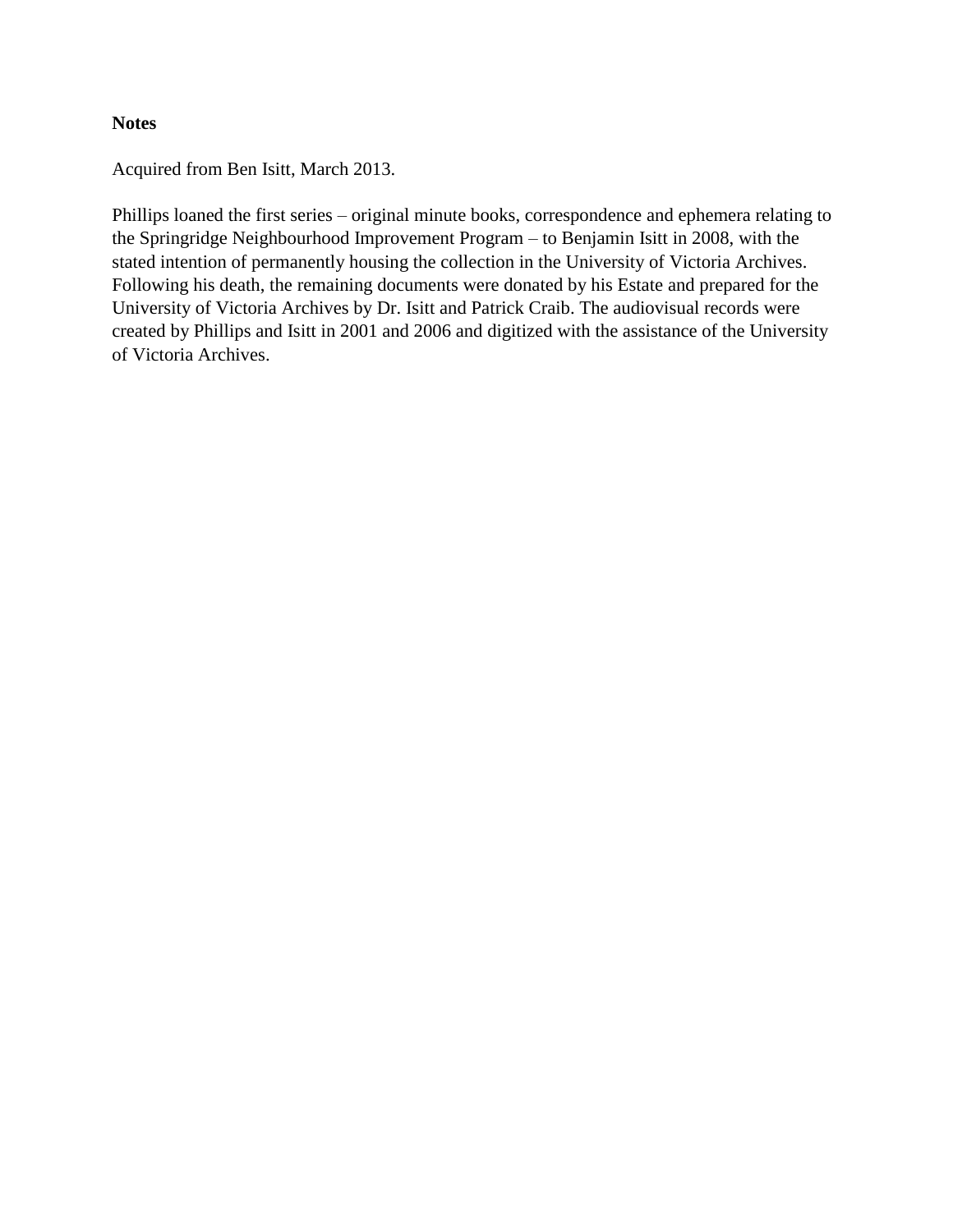# **2. Structure**

# **Series 1. Springridge Neighbourhood Improvement Program (SNIP). 1975-1978.**

The Springridge Neighbourhood Improvement Program records offer an original and rare window into the innovative policy-making environment nurtured by the federally-funded program of the 1970s.

# **Series 2. Fernwood Community Organizations. 1970-2006.**

Series highlights the evolution of these organizations and ongoing passions over the future of the neighbourhood. The series includes records relating to the Fernwood Facility Study of 2000- 2001 and accompanying controversy and mobilization in the neighbourhood.

# **Series 3. Community Projects.**

Series highlights specific causes that Phillips pursued throughout his life, most notably food security through the Amor De Cosmos and Fed-Up co-operatives, as well as early endeavours in the field of renewable energy and energy efficiency through the Fernwood Solar Farm and the Greater Victoria Hardware, Building and Fuel Supplies Co-operative Association. Ephemera relating to Fernwood and social activism in Victoria and beyond are included in the series, as well as a newspaper clipping file.

# **Series 4. Heritage Restoration and Community Real Estate.**

Series highlights Phillips' sustained focus on land and the transfer of property from private ownership to the community – exemplified by his experienced with the acquisition of Little Fernwood Hall (1923 Fernwood Road) and the Community Centre, and later by residential properties on Mason, Balmoral and Camosun streets that he retrofitted for low-cost housing and, finally, bequeathed to the Spring Ridge/Fernwood Community Housing Trust. The series includes documents on the restoration of a heritage home at 1423 Fernwood Road, as well as a collection of policy manuals and other ephemera relating to heritage policy, City of Victoria land use and development procedures, youth internship grants, and other government mechanisms that Phillips leveraged in pursuit of his vision of community ownership of property.

# **Series 5. Paul Philips Personal Files.**

Series includes Phillip's historical writings, research materials on land use in Fernwood and Victoria, political writings, and miscellaneous personal correspondence and notes.

# **Series 6. Audiovisual Material.**

Series consists of audiovisual material on the history and built environment of Fernwood and an interview with Paul Phillips from 2006. The video recordings, collected by Phillips and the Spring Ridge/Fernwood Heritage Group in 2001 and 2002, include an interview with Victoria Yip, a Chinese-Canadian woman who describes the early history of the Fernwood neighbourhood in the 1910s and the experience of the expulsion of Chinese-Canadian students from George Jay and Spring Ridge elementary schools in 1923. The series also includes video footage collected by Phillips on the topography and built environment of Fernwood and footage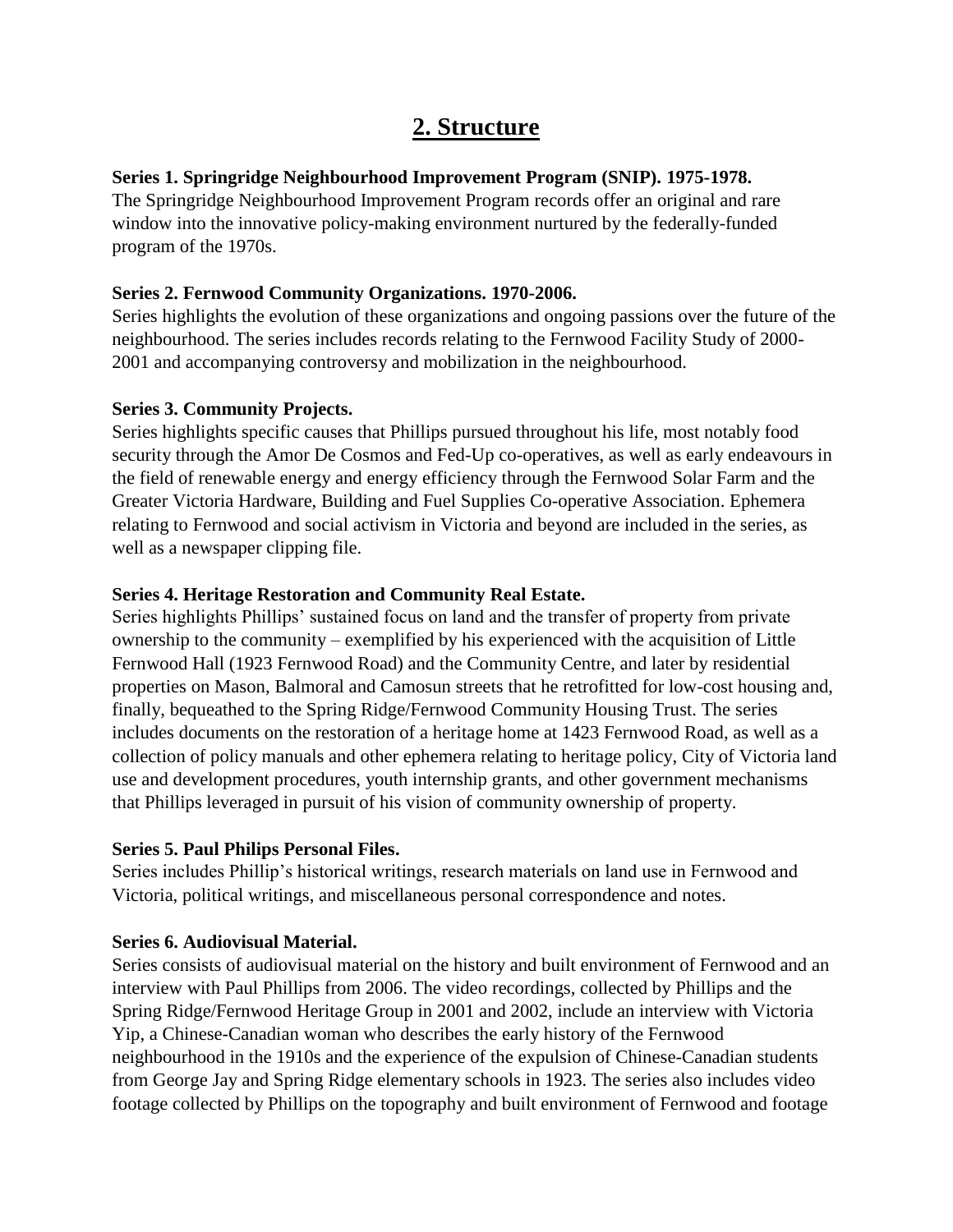following the restoration of Fernwood House at 1923 Fernwood Road, a community heritage project.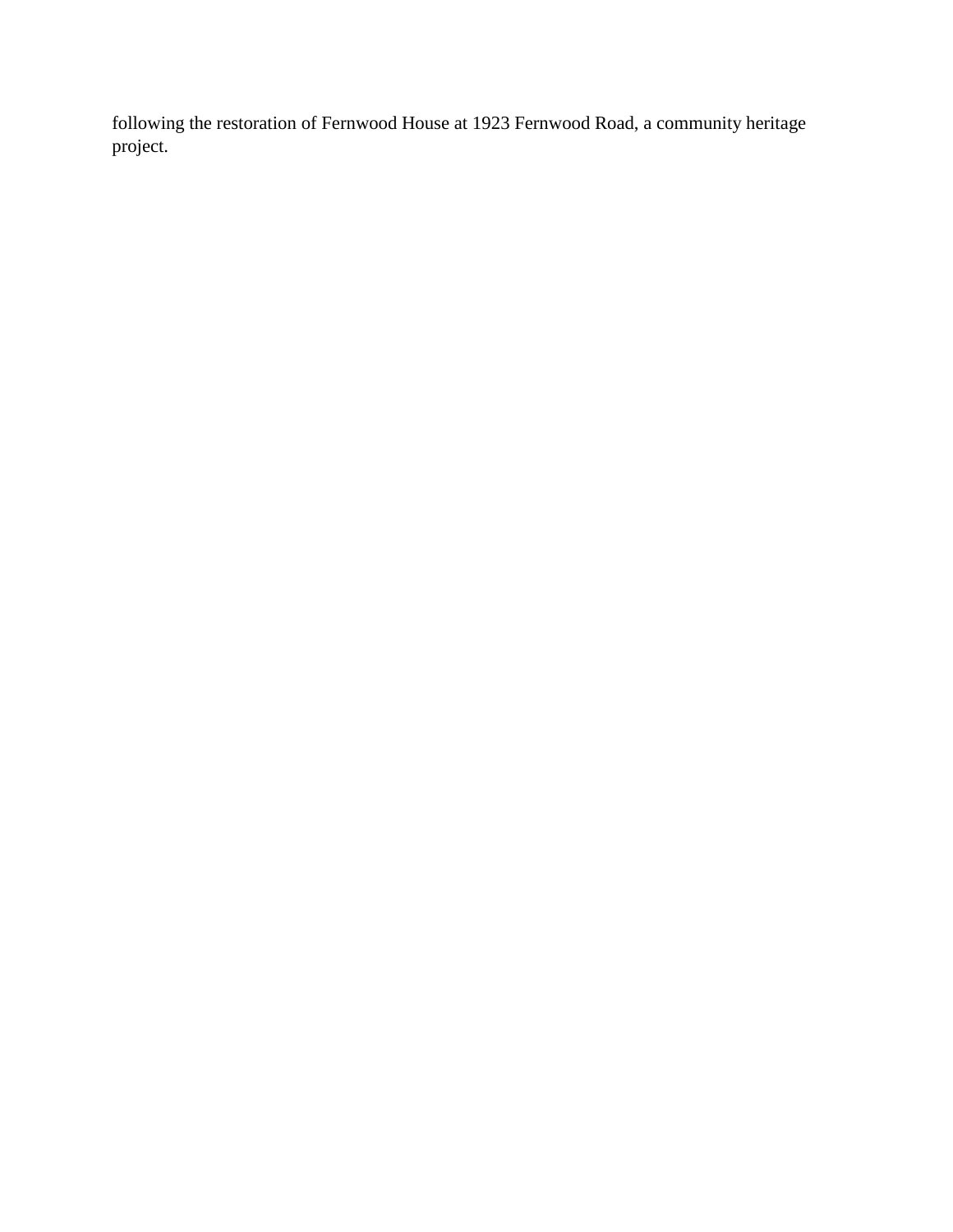# **3. Inventory**

### **Accession 2013-013**

Series 1 – Springridge Neighbourhood Improvement Program (SNIP)

- 1.1 SNIP minutes and records, 1975-1978
- 1.2 SNIP minutes and records, 1976-1980
- 1.3 SNIP correspondence, 1975-1979
- 1.4 SNIP ephemera, [1975-1978]
- 1.5 SNIP newspaper clippings

Series 2 – Fernwood Community Organizations

- 2.1 Fernwood Community Association (FCA)
	- 2.1.1 1970s
	- 2.1.2 1980s
	- 2.1.3 1990s
	- 2.1.4 2000s
	- 2.1.5 Land Use Committee ca 1990s-2001
	- 2.1.6 Springridge Commons
	- 2.1.7 Fernwood News
- 2.2 Fernwood Community Centre (FCC)
	- 2.2.1 Fernwood Community Centre Management Group/ Fernwood Community Centre Society - 1980s - General
	- 2.2.2 FCC Founding
	- 2.2.3 FCC 1990s General [2 folders]
	- 2.2.4 FCC 1990s Policy
	- 2.2.5 FCC 1990s Finances
	- 2.2.6 FCC 1998 Governance Dispute [3 folders]
	- 2.2.7 FCC 1999 Constitutional Reform
	- 2.2.8 FCC 2000s
	- 2.2.9 Village Vibe
- 2.3 Fernwood Facility Study Dispute, 2000-2001 [2 folders]
- 2.4 Fernwood Healthy Community Coalition
- 2.5 FCA-FCC Merger Dispute, 2005-2006

Series 3 – Community Projects

- 3.1 Amor De Cosmos Food Co-op
- 3.2 Community Association Network
- 3.3 Community Mapping
- 3.4 Consumer Resource Service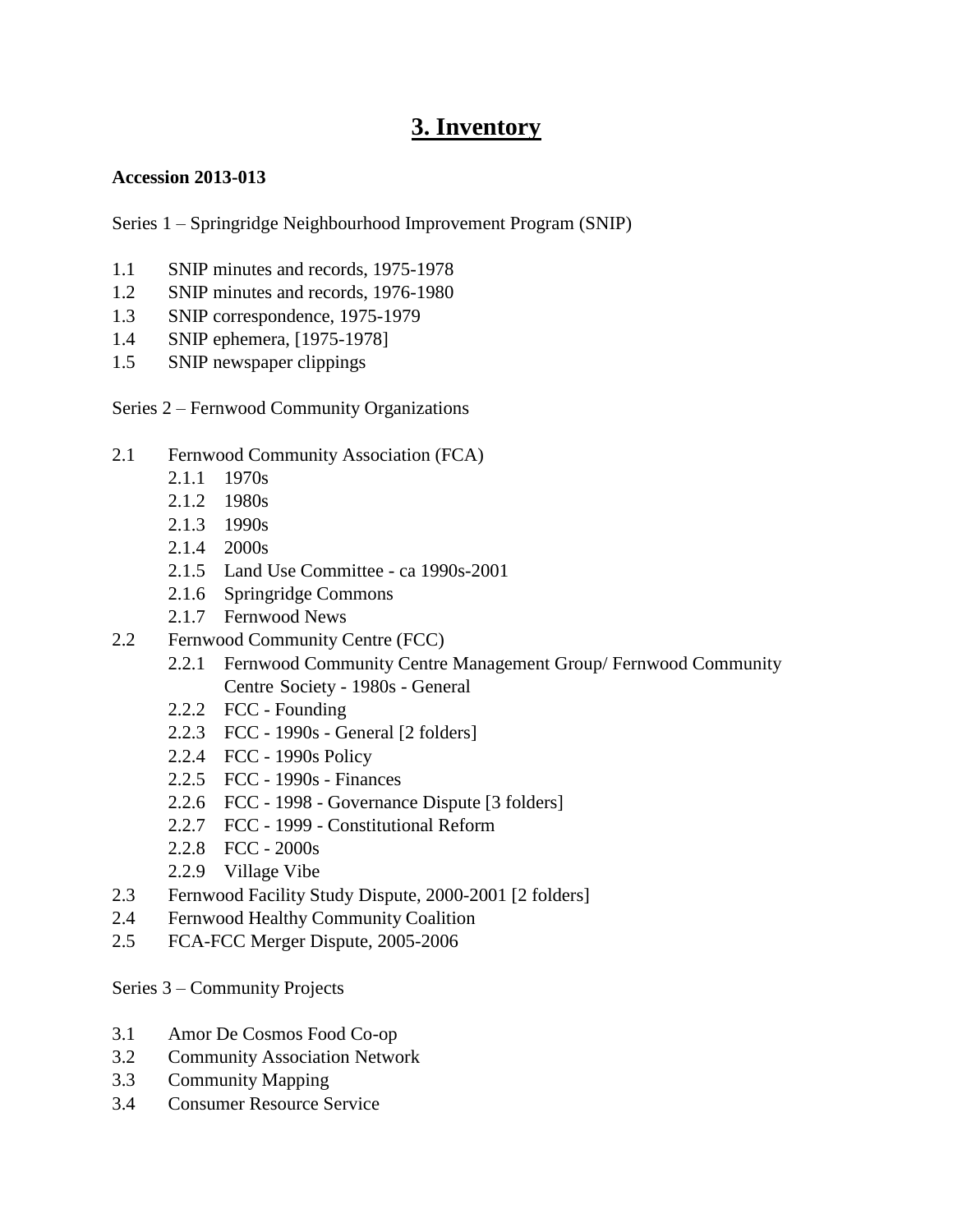- 3.5 Fed-Up Co-operative
- 3.6 Fernwood Community Market
- 3.7 Fernwood Neighbourhood Planning
- 3.8 Fernwood Solar Farm
- 3.9 Festivals in the Neighbourhood
- 3.10 Gardening / Spring Ridge Commons
- 3.11 Greater Victoria Hardware, Building and Fuel Supplies Co-operative Association
- 3.12 Greenways Grant ca. 2000
- 3.13 House Savers
- 3.14 Municipal Politics
- 3.15 Peoples' Well Project
- 3.16 Queenright Cooperative Beekeepers Association
- 3.17 Seniors Advocacy
- 3.18 Spring Ridge Housing Co-op
- 3.19 Fernwood Ephemera
- 3.20 Social Activism Ephemera
- 3.21 Community Projects Newspaper Clippings

Series 4 – Heritage Restoration and Community Real Estate

- 4.1 Spring Ridge/Fernwood Heritage Group
- 4.2 1872 Balmoral/1607 Camosun
- 4.3 1872 Balmoral/1607 Camosun Heritage
- 4.4 1280 Balmoral
- 4.5 1423 Fernwood Road Fernwood House
- 4.6 1423 Fernwood Road Fernwood House History
- 4.7 1923 Fernwood Road Little Fernwood Hall
- 4.8 1149 Mason Street
- 4.9 Fernwood Heritage Information Boards
- 4.10 Parfitt Exhibit c. 2001
- 4.11 Heritage Restoration and Community Development Ephemera
- 4.12 Real estate files 1970s
- 4.13 Real estate files 2000s
- 4.14 Spring Ridge/Fernwood Community Housing Trust

# Series 5 – Paul Philips Personal Files

- 5.1 Personal Correspondence
- 5.2 Historical writings
- 5.3 Spring Ridge/Fernwood Historical research
- 5.4 Political writings
- 5.5 Miscellaneous Notes